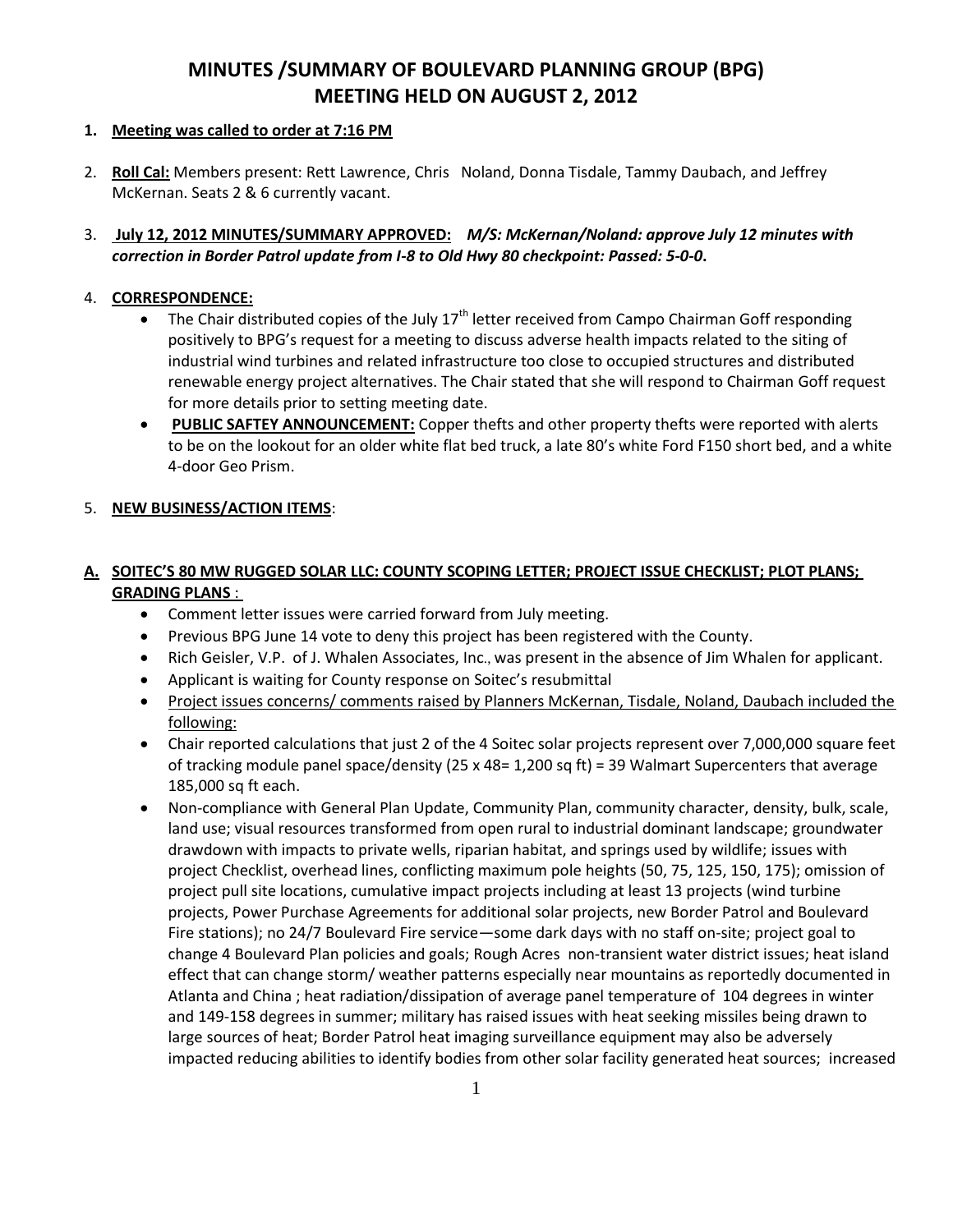lightning strikes attracted to large-scale energy generation facilities; industrial 10-12' tall security fencing topped with barbed wire around entire project when prison camp next door does not have any security fencing, just 3 stands of barbed wire; grading; location of 2-20,000 gallon water tanks; what are the emission levels of electrical / noise / pollution and vibrations from project and related infrastructure including inverters, switches, transformers, substations, power lines, and wireless communication towers?

- Plot Plan shows 776,160 cubic yards total soil excavation, 760,670 cubic yards of fill and 15,490 cubic yards of soil export. At average 20 yards per truck = 7,745 truck loads just to move soil out—not counting 2-way truck trips or moving fill dirt around project site.
- Cumulative project adverse impacts to microclimate from multiple industrial solar with significant and concentrated increased heat radiation and turbine projects with changes in air flow and turbine wake effects altering weather patterns , storms, rainfall, groundwater recharge.
- Impacted Ribbonwood Road resident, Linda Shannon, raised concerns with noise, well impacts, traffic
- Planners recommended that private well owners get their own independent well monitoring, reports, and documentation.
- Geisler responses included the following: Geisler stated was only filling in for Whalen and does not know all the project details; contact Peter Neubauer at the County regarding the transient water district (858) 694-3113); a 20% grade can be accommodated; 34.5kv poles are generally 75 feet tall and 69kV lines are generally 125' tall; the County is not recommending undergrounding lines ; interior collector line placement is up to project developer; a groundwater engineer will model the well production, impacts, and water levels that will need to be monitored.
- *M/S: Noland/Lawrence: Submit comment letter to County: Passed 5-0-0.*

## **B. SOITEC'S 45-60 MW TIERRA DEL SOL SOLAR FARM LLC: MUP Pre-App. 3992: 11-022 FINAL SCOPING LETTER:**

- Rich Geisler was present for Jim Whalen / applicant.
- Planner Noland calculated that the Tierra Del Sol Solar project's 3,132,000 square feet of panel space=71 Acres or 17 Walmart Supercenters (avg. 185,000 sq ft)
- Impacted resident Bob Maupin provided a copy of his comment letter sent in to the County.
- His property abuts the project site and prevailing breeze blows his way.
- His wife developed cancer after SDG&E installed and started operating the Southwest Powerlink across his property in the 80's.
- No one would buy their property for reasonable price even if they wanted to move.
- The "A" designation has not yet been removed. His property is included in the Williamson Act designation for the project. He will not release it.
- Allegations were made that fraudulent signatures were involved in a prior unauthorized attempt to remove the "A" Designator on ag easement that he successfully overturned.
- Project well drillers reported to Maupin that they were having trouble finding water and asked if he would sell water to the project.
- Two different drilling crews drilled two different wells 100 feet apart and about 2,000 feet deep.
- A request for gen-tie / transmission line easement was also declined by Maupin.
- Maupin well production has dropped from previous 60 gpm down to current 15gpm
- Crews asked Maupin to watch their equipment to prevent theft due to proximity of US/Mexico border
- Project Noise study was requested
- In response to co-location of gen-tie with SDG&E easement, Cameron Durckel confirmed that SDG&E does not share their ROWs.
- Gen-ties can be co-located overhead but not underground due to need for heat related separation.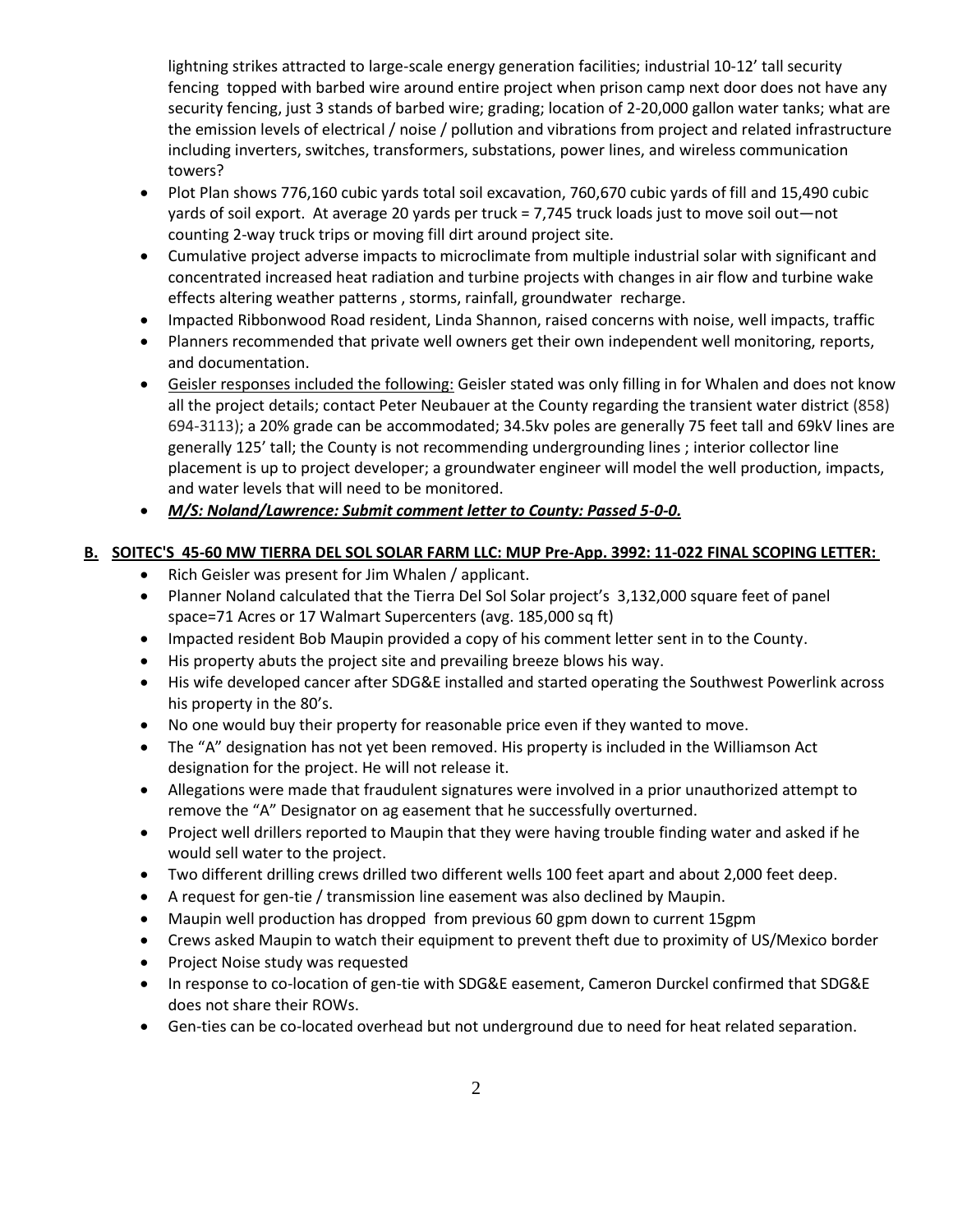- Planner Lawrence recommended using many of the same Rugged Solar comments and includes adverse impacts on habitat from water table drawdown.
- Dennis Berglund recommended impacted well owners to start measuring groundwater levels now. One tool costs about \$150 for well sounding device. Need to establish long-term baseline average prior to project groundwater use and drawdown.
- Planner Noland (professional geologist) recommending buying a transducer for wells that will convert data automatically over a 2-year period. He offered his help.
- Tisdale suggested adding wells to existing County groundwater monitoring network with funding from project.
- **Geisler responses:** He would relay Noise Study request to Whalen; does not really know about tracker 'noise' wave pressures; one Soitec module is up and running at UCSD; did not know about gen-tie route or interconnection with Boulevard Substation.
- *M/S: Noland/Lawrence: Send comment letter denying Tierra Del Sol Solar LLC using same reasons stated for opposition to Rugged Solar LLC and LanWest Solar LLC; add Homeland Security and military air traffic and other issues /impacts: Passed: 5-0-0.*

# **C. PARK LAND DEDICATION ORDINANCE (PDLO) PROJECT PRIORITY LIST &RECREATION PROGRAMMING RECREATION LIST:**

- Carried forward from July meeting pending August 1 revitalization meeting with Supervisor Jacob.
- Planner Daubach reported meeting with Supervisor Jacob at her El Cajon office with staffer Adam Wilson, Mark Ostrander, SDCFA, Park & Rec, 2 from General Services, Sheriff Gore (Mark has full list of attendees).
- Sheriff Gore was understood as stating they do not intend to give up the current Fire Station property and will not allow continued community center/fire training room unless they get paid for that use.
- This was not received well based on previous County and CalFire promises, when the Community Center / kitchen area was converted to fire fighter quarters, that Boulevard would be provided a new Community Center in the old Fire Station property once the new Fire Station was built.
- Supervisor Jacob reportedly stated that Boulevard will not get a library. No interest had been shown and no one had asked.
- The Supervisor seemed unaware of BPG's numerous previous requests for a multi-use community center / library complex. Her staffer, Adam Wilson, seemed more aware of those facts.
- Staff was also unaware of small piece of new Fire Station property that is located East of Ribbonwood Road that has been recommended as a pocket park, despite inclusion of that information in previous BPG comments.
- Staff will research and respond.
- BPG's previous PDLO list focused on the vacant 18-acre site that the County is now using for the new Boulevard Fire Station—despite BPG's recommendation of alternate site at Ribbonwood and I-8.
- At a recent meeting in Jacumba, it was reported that money is available for 5-year Active recreation list projects, tied to "Better Health" that is supported by Supervisor Jacob.
- Discussion was held on priority projects with best chance of getting funded.
- Linda Shannon complained that Sunrise Powerlink and Tule Wind project had blocked old horse trail into Carrizo Gorge area. It was determined that the trail likely crossed private Hamann in holdings were previous public access was blocked.
- *M/S: Daubach/Tisdale: Request PLDO funds for : 1) Map and signs for Boulevard recreation/ equestrian trail (using Boulevard trails map); 2) Boulevard community garden project at old Countyowned waste transfer bin site; 3) Pocket Park across from new Boulevard Fire Station. Passed 5-0-0.*

# **D. AUGUST 8: THE TULE WIND MUP HEARING AT THE BOARD OF SUPERVISORS:**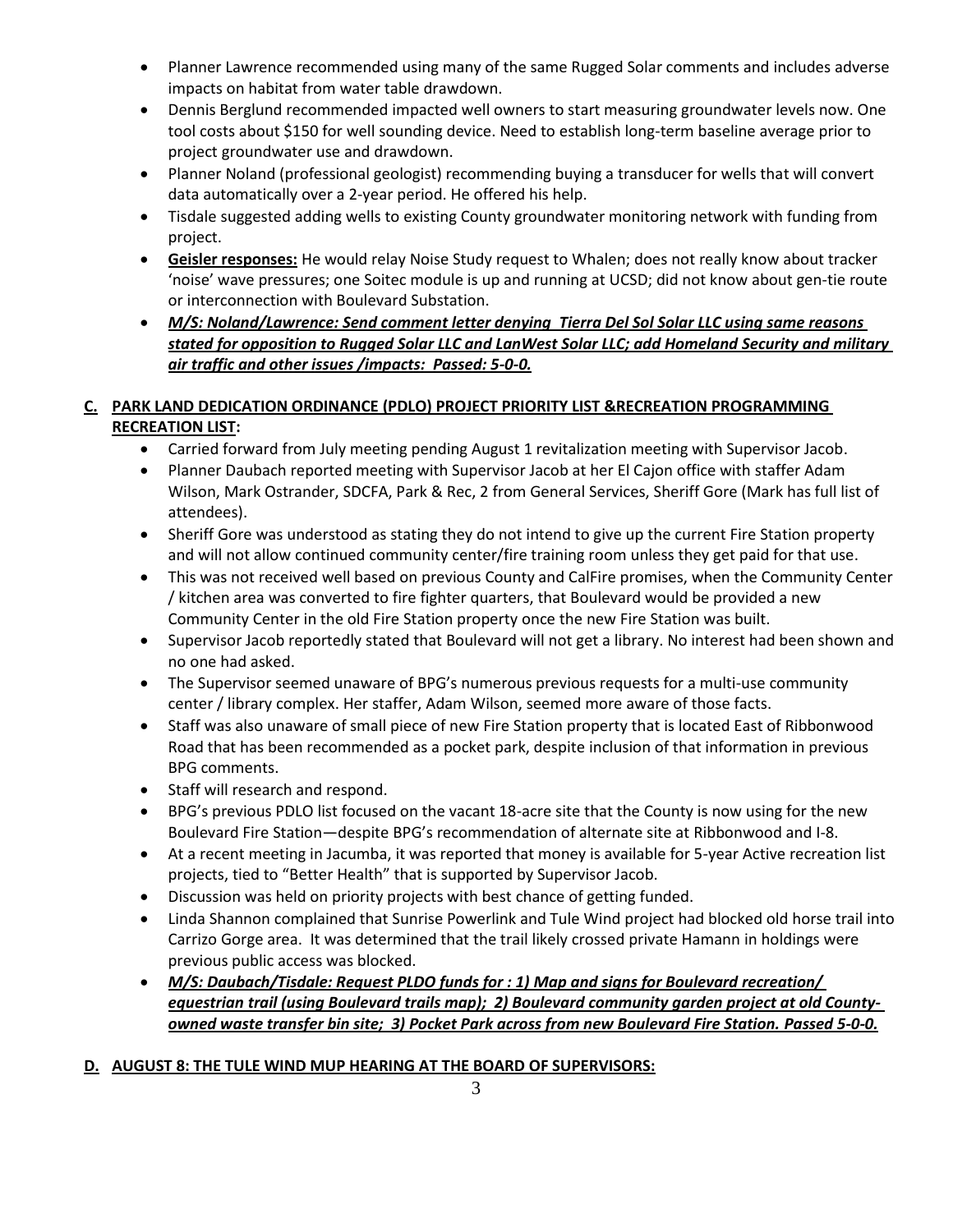- Chair reported that the Board will be voting on the Planning Commission's recommendations for the Tule Wind Major Use Permit and project components under County authority, including wind turbines on private Hamann family land, new project access road, 5 acre substation, 5 acre O& M building, and use of on-site groundwater for construction and operation: [www.sdcounty.ca.gov/cob/docs/](http://www.sdcounty.ca.gov/cob/docs/notices/080812TuleWindEnergy.doc)**notices**/080812**TuleWind**Energy.doc.
- The Planning Commission and Board of Supervisors seem to be focusing potential wind energy projects north of I-8 in the McCain Valley, Ribbonwood Road area, due to high parcelization of areas south of I-8.
- The public was encouraged to send in comments, especially on impacts from fire, noise, public health and safety, wildlife.

# **E. AUGUST 8: ENERGIA SIERRA JUAREZ (ESJ)GEN-TIE MUP APPEAL HEARING AT THE BOARD OF SUPERVISORS:**

- Chair reported that the Board of Supervisors will take action on appeals filed by the Planning Group and Backcountry Against Dumps challenging the Planning Commission's previous approval of the MUP for Sempra's 500kV cross-border transmission line meant to serve their 1,250 MW Energia Sierra Juarez Wind project immediately south of the US/Mexico border.
- The Chair stated that the ESJ line was approved for 1,250 MW—more than the full capacity of either the 500kV Southwest Powerlink or the 500kV Sunrise Powerlink
- The public was encouraged to send in comments.

# **F. ADDRESS FILLING VACANT SEATS #2 & 6:**

- The filling of vacant seats 2 and 6 either before or after the November 2012 elections was discussed.
- It was agreed that filling them sooner rather than later was preferred.
- *M/S: Noland/McKernan: Advertise the 2 vacant as soon as possible: Passed: 5-0-0*

## **Action will be taken on the resignation of Manuel Rivera from Seat # 6:**

- Manuel Rivera's sudden move out of the area, stated reason due to expected adverse impacts from Soitec's LanWest Solar project, his missing more than 3 consecutive meetings, and informal resignation were discussed.
- *M/S: McKernan/Lawrence: Formally accept Manuel Rivera's in formal /verbal resignation. Passed: 5- 0-0*

## **6. UPDATES / POTENTIAL ACTION ITEMS:**

## **A. US BORDER PATROL COMMUNITY UPDATE:** No report

## **B. SDG&E'S SUNRISE POWERLINK /COMMUNITY UPDATE:**

- Cameron Durckel wanted to clarify that SDG&E did not necessarily support all of the comments made at the Suncrest Substation/Sunrise Powelrink celebration ceremony. He said he cringed at some of the comments made about protestors and impacted residents.
- SDG&E must comply with Federal goals and state mandate of 33% renewable energy.
- Questions were raised on the SDG&E 69kV line work along Old Hwy 80 near Buckman Springs Road, including the Diversified Utility Services construction yard at that intersection, spools of new cable, and upgrading for increased transmission capacity. He will look into it and respond.
- In response to questions about additional transmission lines for additional wind and solar projects, and maxed out transmission lines, Durckel stated that SDG&E is not interested in spending another 8 years in permitting and expanding their two 500kV lines.
- SWPL was built in 1981 and Sunrise in 2012.
- Energy conservation and self generation is up and power demand is down.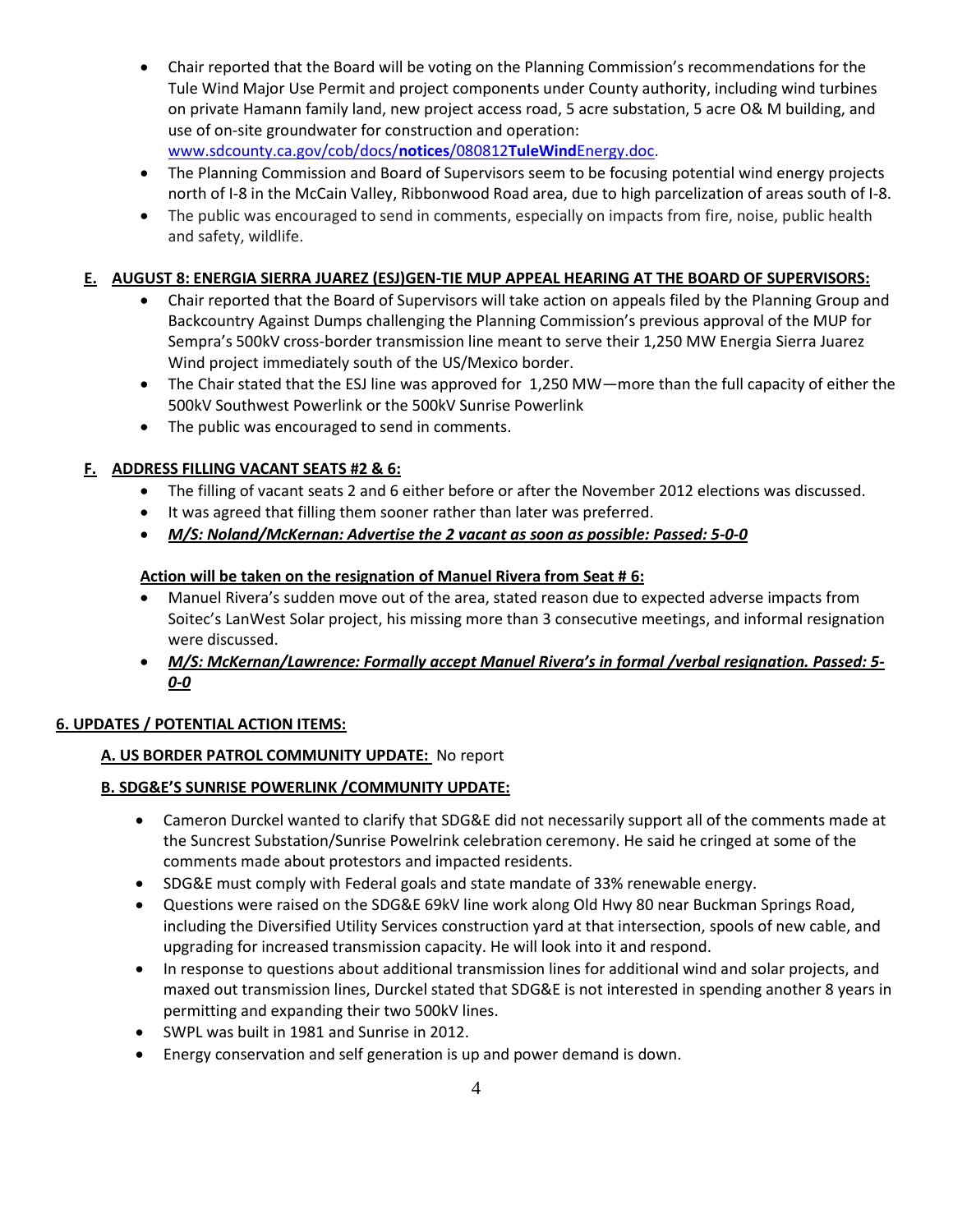Resident Dennis Berglund challenged Cameron on why SDG&E told him they did not need to ground anything on his property related to proximity and operation of the Sunrise Powerlink, and then he found they had installed 3 grounds on his fencing, but they won't provide grounding specs ; Sunrise mitigation requires La Posta Truck Trail maintenance, but SDG&E won't provide a maintenance plan; the Sunrise towers were not supposed to be shiny within the Forest lands; Forest Service made SDG&E oxidize the towers, but all the bases are still shiny; SDG&E does not answer questions; the public needs to establish a record of SDG&E actions and inactions.

# **C. BOULEVARD /JACUMBA /LA POSTA FIRE SAFE COUNCIL REPORT:**

- Next meeting : 7 PM August 27 at the Boulevard Fire Training Room
- **•** September  $8<sup>th</sup>$ : free chipping in Jacumba
- Campo and Lake Morena are joining the Boulevard/Jacumba/LaPosta Fire Safe Council
- 3 suspicious ultra light aircraft were reported to authorities

# **D. BOULEVARD /JACUMBA REVITALIZATION REPORT:**

- Additional discussion of meeting with Supervisor Jacob.
- New Boulevard Fire Station will be 15,000 square feet—with plenty of room to co-locate new Sheriff Substation facilities.
- CalFire is reportedly willing to co-locate with Sheriff Dept.
- Old Community Center now going to the Sheriff's Dept despite previous repeated promises to the community and BPG.
- Discussion and consensus on historic sites deserving of recognition, designation, protections (requiring willing owners): McCain ranch house in McCain Valley on state conservation camp land; Wisteria Candy Cottage; Old Court House / Fire station building dedicated in 1968; Manzanita Diner.
- *M/S: Noland/McKernan: Send letter to Supervisor Jacob reinforcing previous requests for a Boulevard library; new community center; use of existing fire station/community center property option; place action item on next agenda requesting co-location of Sheriff substation/ Boulevard Fire station. Passed 4-0-0. ( Lawrence left prior to vote at 9:30 PM)*

# **E. JULY 20 PLANNING COMMISSION WIND ENERGY ORDINANCE & PLAN AMENDMENT DEIR HEARING:**

- The Chair reported on Planning Commission's disappointing actions taken at July 20 hearing, supporting a wind energy focus area north of I-8 in the McCain Valley / Ribbonwood Road area, that will require Plan Amendments and other significant changes.
- Planning Commission hearing videos and documents are posted here: [http://www.sdcounty.ca.gov/dplu/PC/sop/PCHearing\\_stream.html](http://www.sdcounty.ca.gov/dplu/PC/sop/PCHearing_stream.html)
- October 31 Board of Supervisors hearing.
- **F. ECO SUBSTATION (CPUC APP A.09.08.003):**
	- Cameron Durckel reported that ECO Substation construction was awaiting BLM Record of Decision and other permits.
- **G. ODD-NUMBERED SEATS UP FOR ELECTION IN NOVEMBER 2012:**
	- Candidates must be 18, registered to vote and reside in the Boulevard Planning Area.
	- Applications are due at Registrar of Voters between July 16th and August 10th.
- **H. SOITEC 5.4-6.5 MW LANWEST SOLAR LLC MAJOR USE PERMIT (PROJECT #P12-002):** Group voted to oppose this project at May 3rd meeting.

# **I. TULE WIND MUP: AUG 8 TENTATIVE BOARD OF SUPERVISORS HEARING DATE:**

The County Board of Supervisors will hold a hearing on the Tule Wind MUP and project components